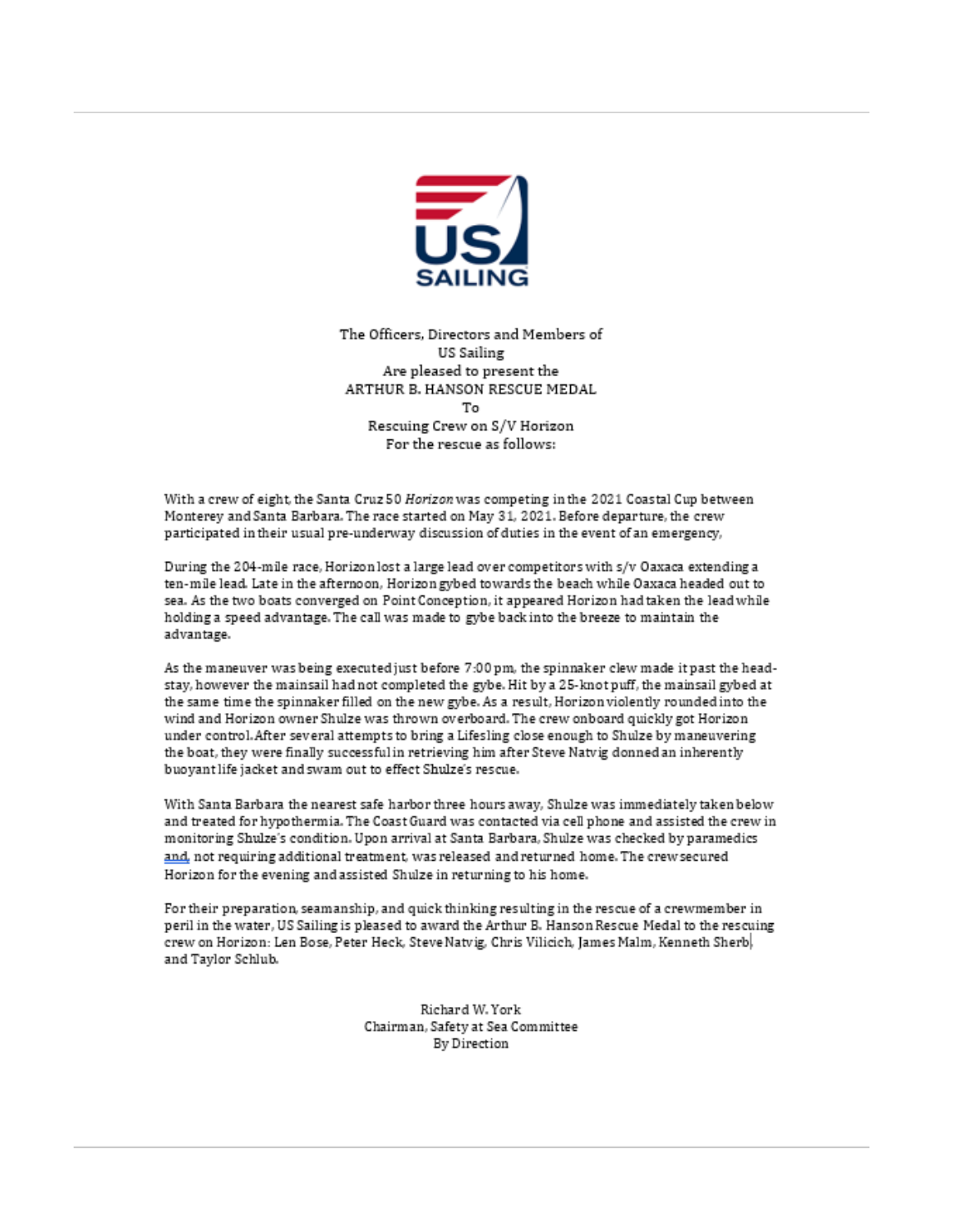## **Presentation**



(From left: Len Bose, Steven Natvig, Jamie Malm, John Shulze, Taylor Schlub, Kenneth Sherb, Chris Vilicich, and presenting the Hanson medal, Bruce Brown of the US Sailing Safety at Sea Committee)

US Sailing Safety at Sea moderator Bruce Brown made the award at the Bahia Corinthian Yacht Club's Annual Awards Banquet on Saturday, November 13th. In attendance were crew members Len Bose, Steven Natvig, Jamie Malm, Taylor Schlub, Kenneth Sherb, Chris Vilicich, as well as survivor John Shulze.

## **Nomination**

| Date of Incident                         | 06-01-2021                                                     |
|------------------------------------------|----------------------------------------------------------------|
| What was the nature of this<br>incident? | Man Over Board                                                 |
| What happened?                           | Owner of the yacht Horizon fell overboard during a crash gybe. |
| Event Name                               | Coastal Cup                                                    |
| Sponsoring Yacht Club                    | Monterey Yacht Club                                            |
| <b>Event State</b>                       | California                                                     |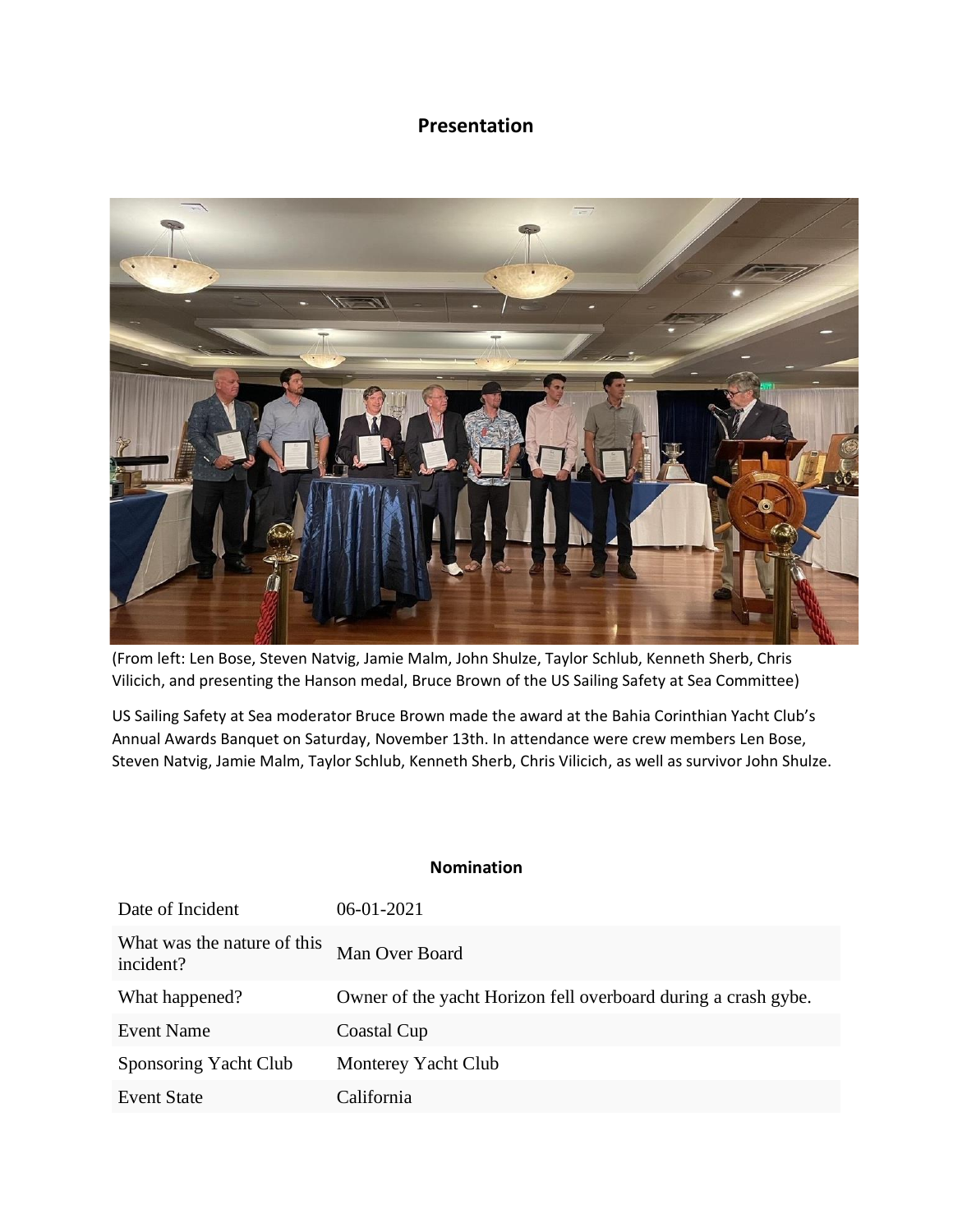| <b>Event City</b>                                                                                                                                                             | Monterey                                                                                                                                                       |
|-------------------------------------------------------------------------------------------------------------------------------------------------------------------------------|----------------------------------------------------------------------------------------------------------------------------------------------------------------|
| Body of water                                                                                                                                                                 | Pacific Ocean                                                                                                                                                  |
| Was the race sailed under<br>the World Sailing Special<br><b>Regulations Governing</b><br><b>Offshore</b> and Oceanic<br>Racing including US<br><b>Sailing Prescriptions?</b> | Yes                                                                                                                                                            |
| Which category?                                                                                                                                                               | $\mathbf{1}$                                                                                                                                                   |
| Time of incident                                                                                                                                                              | Day                                                                                                                                                            |
| Air temperature                                                                                                                                                               | 65                                                                                                                                                             |
| Water temperature                                                                                                                                                             | 54                                                                                                                                                             |
| Wind speed                                                                                                                                                                    | 25                                                                                                                                                             |
| Wave height                                                                                                                                                                   | $\overline{2}$                                                                                                                                                 |
| How many victims were<br>involved in the incident?                                                                                                                            | $\mathbf{1}$                                                                                                                                                   |
| Name                                                                                                                                                                          | John Shulze                                                                                                                                                    |
| Boat name                                                                                                                                                                     | Horizon                                                                                                                                                        |
| Boat length                                                                                                                                                                   | 50                                                                                                                                                             |
| Boat make & model                                                                                                                                                             | Santa Cruz                                                                                                                                                     |
| Was a PFD worn?                                                                                                                                                               | N <sub>o</sub>                                                                                                                                                 |
| How many boats were<br>involved in the rescue?                                                                                                                                | 1                                                                                                                                                              |
| <b>Skipper Name</b>                                                                                                                                                           | Len Bose                                                                                                                                                       |
| <b>Boat Name</b>                                                                                                                                                              | Horizon                                                                                                                                                        |
| <b>Boat Length</b>                                                                                                                                                            | 50                                                                                                                                                             |
| Boat Make & Model                                                                                                                                                             | Santa Cruz                                                                                                                                                     |
| Crew names and function<br>performed during the<br>rescue:                                                                                                                    | Len Bose-Helm<br>Peter Heck-Spotter<br>Ken Sherb-Spotter<br>Steven Natvig- Deploying MOB Gear/Diver<br>James Malm-Halyards<br>Taylor-Bow<br>Chris Vilicich-Bow |
| Was a Mayday broadcast?                                                                                                                                                       | N <sub>o</sub>                                                                                                                                                 |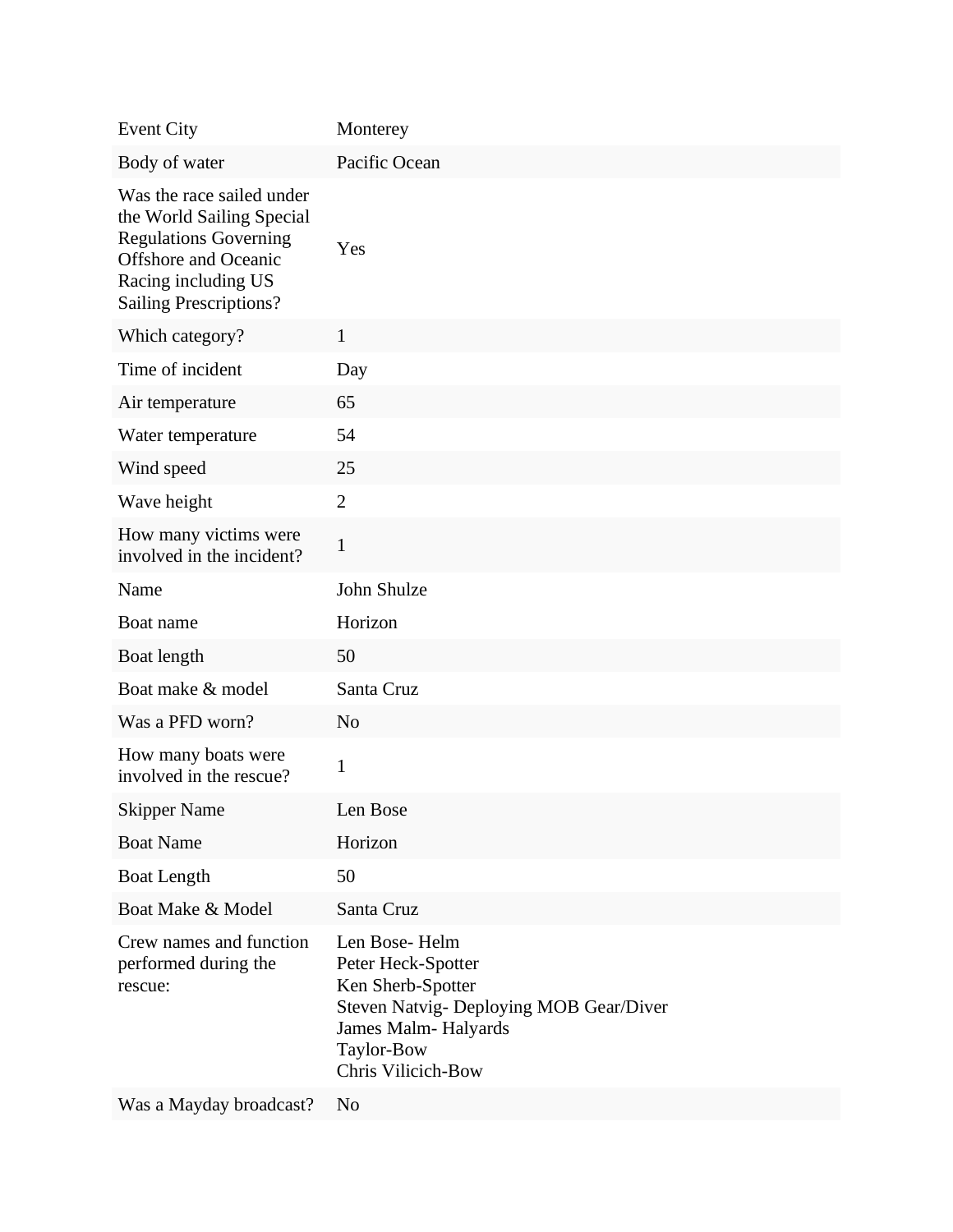| What<br>agencies/organizations<br>responded?                         | None |
|----------------------------------------------------------------------|------|
| Was this a man-overboard<br>situation?                               | Yes  |
| Do you give permission to<br>have this story published?              | Yes  |
| Can you provide copies of<br>articles published about<br>this event? | Yes  |

## **News Reports**



"I refuse to join any club that would have me as a member." - Groucho Marx

Home Photos and Videos Newsletter

Resources Search  $\rightarrow$ 



The Santa Cruz 50 Horizon was competing in the 2021 Coastal Cup between Monterey and San-ta Barbara with eight souls on board. The race started on May 31 with a heavy marine layer, and the weather forecast was predicting light variable winds down the course.

After the start, the winds shifted from 5 knots out of the South to 20+ knots out of the North with the fleet struggling to change from the #1 genoas to their #3 jibs and a reefed main. After four hours of pounding in the heavy seas, the breeze subsided down to 8-12 knots with the fleet headed out to sea.

As the sun set, the wind shifted back to the south with a heavy mist in the air dropping the temperature down to wet, cold, and miserable.

The weather condition stayed mostly the same throughout the following day, but during the previous night we fell into a hole and lost a large lead over our competitors in our division, with Oaxaca extending into a ten-mile advantage. For most of the second day, the two of us were reaching in light air under ten knots, with the margin between the boats growing and shrinking.

At 17:00 the sky cleared and the breeze slowly built out of the west to 15-20 knots, moving us to gybe towards the beach while Oaxaca headed out to sea. As we passed Big Sur, we had almost a two-knot speed advantage over our competitor, and when the two boats converged on Point Conception, it appeared we had taken the lead while holding on to its speed advantage.

The call was to gybe back into the breeze to keep our advantage, and this is when the defecation hit the rotary oscillator aboard Horizon.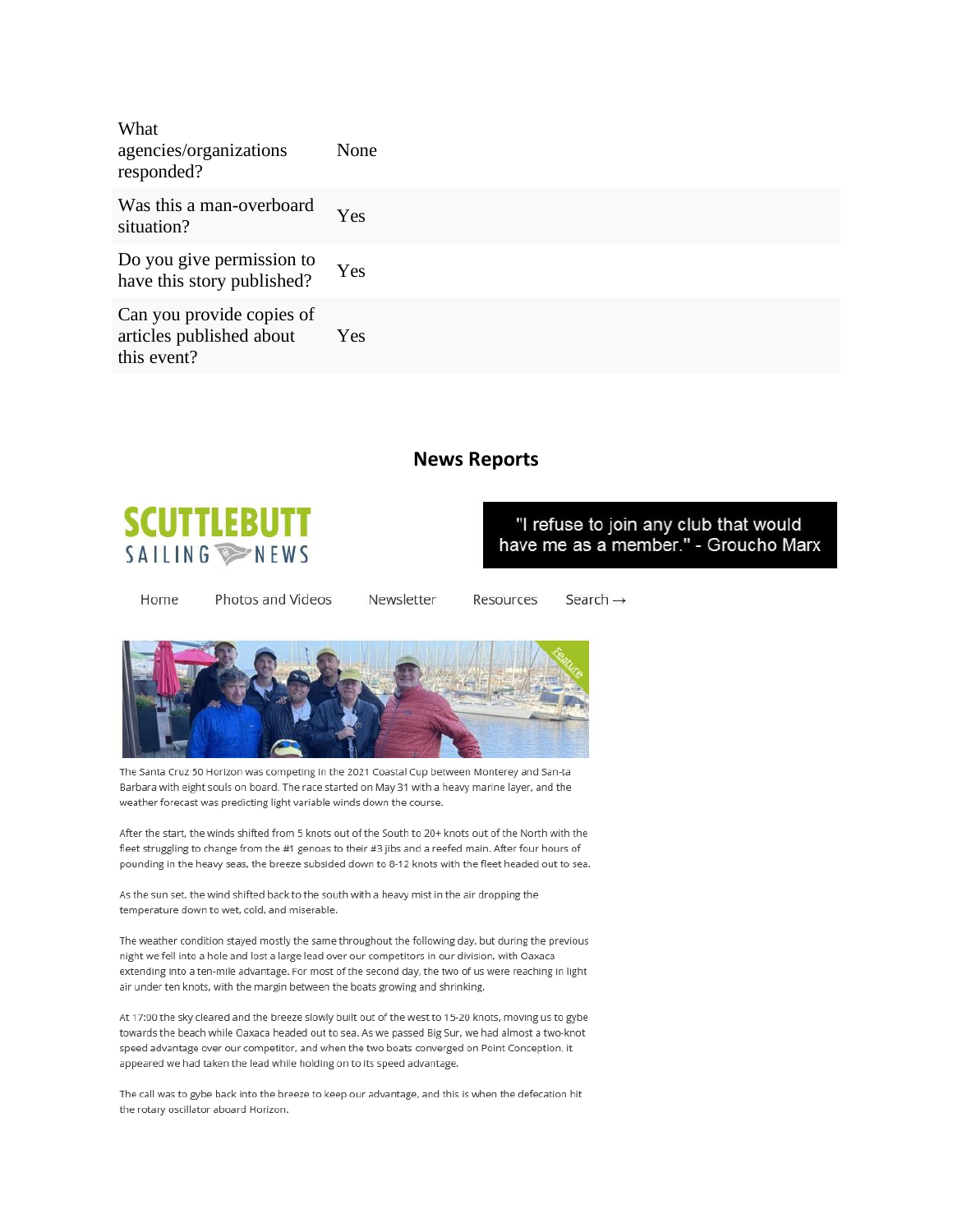Excitement and confidence were high on the boat that we would also have a chance on correcting out on Oaxaca. The breeze had slowly been building and we had changed from our 1.5 Spinnaker to our 2A about twenty minutes earlier and had just brought up on deck our 4A. The call was made to gybe and we went into our maneuver, but when the spinnaker clew had made it past the headstay and was on its way in, I noticed the main had not completed the gybe.

Just then we were hit by a 25 knot puff and the main violently gybed at the same time the chute filled on the new gybe. This caused us to round up violently into the wind with one crew member falling over the lifelines on the new weather side of the boat while still hanging on, then pulling himself back on board. At that moment, the call went out "Man overboard!"

During the gybe I had been knocked down to one knee at the helm, and while regaining my stance to both feet I hit the "Man Overboard Button" at the helm, then allowed the boat to return to head to wind. The man overboard button is interfaced with the GPS Chart plotter and pin-points the location of when the button was engaged, plotting the location on the screen. The time was 18:57:36 at 34:26.010 latitude, 120:27.702 longitude.

Two crew members were now on the back of the boat dispensing our man overboard gear "Life Sling" and "Throwable retrieve line" with one of the two crew members becoming the spotter along with another crew member at the helm pedestal.

I can still see the expression of the MOB's face after I had brought the boat head to wind. There was no fear in his face yet concern on how he could make it to the MOB gear that was 25 feet away. It was instantly observed onboard that the MOB could not maneuver to the gear in the water.

Our bow team was extraordinarily efficient to bring down the spinnaker and gathering up all the lines, and following two line checks, the motor was turned on and engaged. We tacked the boat and then fell off the wind in a figure 8 pattern to pick up the MOB, positioning head to wind with the MOB on the starboard side of the boat amidships.

With the boat now in neutral, crew members started reaching for the MOB, handing him the life sling and retrieval line. But at this point, the boat started backing down faster than the MOB with the MOB floating around the bow of the boat and down the port side. None of the crew efforts were able to bring in the MOB while the boat floated away.

Seeing that the distance between us was gauging larger, and the MOB noticeably growing weak-er a volunteer, crew member Steven Natvig stripped down to his underwear, requested and put on my old fashioned dinghy life jacket, and along with taking the life sling in hand like a life-guard, jumped into the water to retrieve the MOB who was now fifty feet away port side aft quarter of the boat.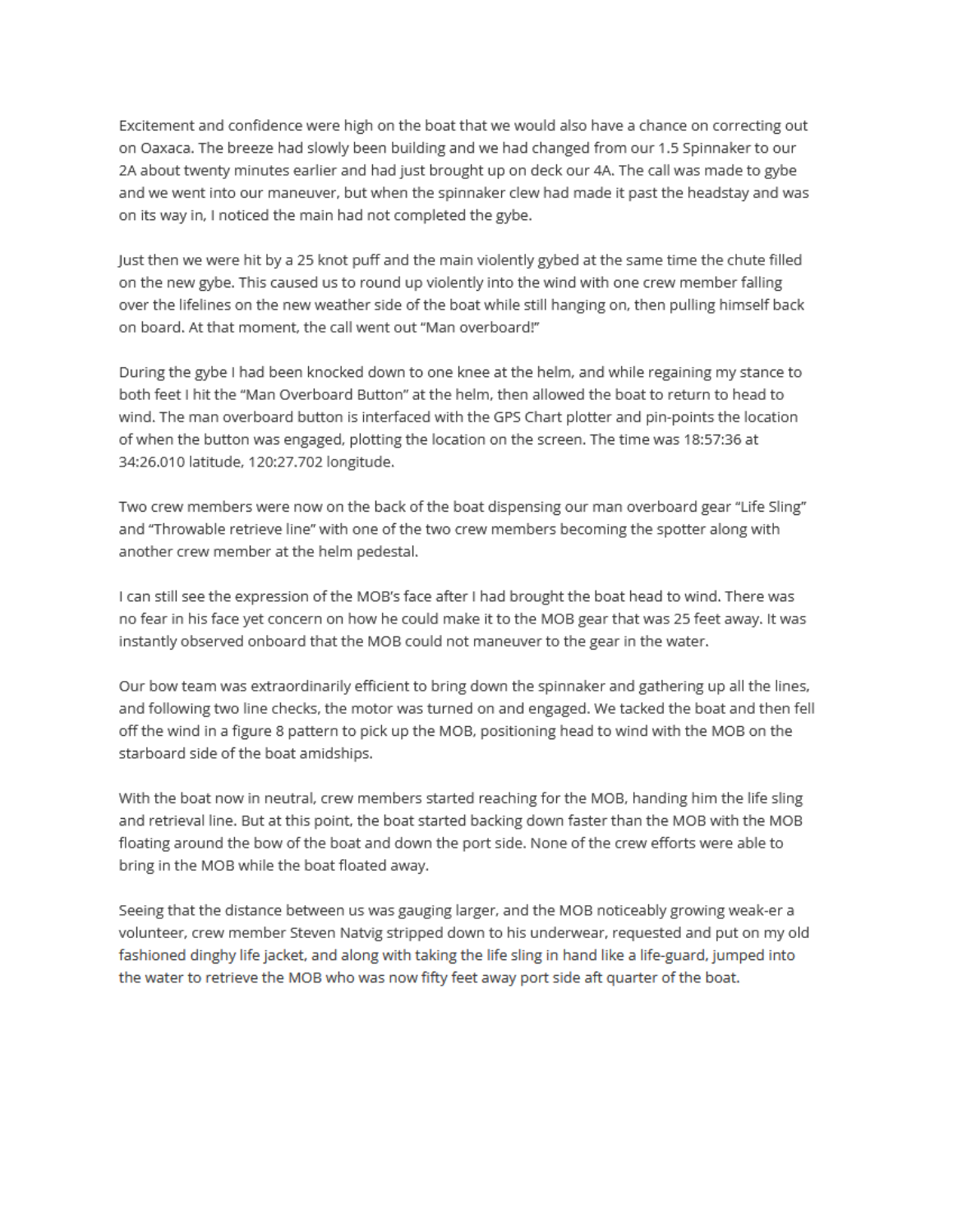Natvig is 33 years old, 6'2", an avid surfer, and in perfect health. In a few seconds, he had reached the MOB, stabilized him on his back while being pulled into the boat, and then quickly boarded the boat's transom scope.

Our ETA into Santa Barbara Harbor was three hours when the crew had taken the MOB down below, removing his wet clothes and wrapping him in a heated vest, sleeping bags, and a wool hat. One crew member was observing the patient, another was obtaining medical advice for hypothermia with a third crew member contacting the race authorities. Being within cell phone range, we used the phone to contact the Coast Guard.

While contacting Coast Guard Command Center San Pedro, I was on the phone with Warrant Officer Josue Mendez. After reviewing the incident, we came to the questions regarding the patient, and I was able to get which medications he was on while describing his condition. When asked to take the patient's pulse, I had no clue how to complete that task, but thankfully we had a crew member that knew how to take a pulse although unable to take it because the patient was trembling so badly.

We were now two hours out from Santa Barbara Harbor. Helicopter pickup was two hours away; boat pick up was the same. With the patient becoming more stable and completing full sentences, we elected not to receive any outside assistance. We had the patient sitting up while communicating with him. He then asked to go to the head, then getting dressed we thought we had solved our hypothermia problem. However, after a very short time being unwrapped, the patient began to shiver again while growing difficult to keep him awake.

All the covering went back on with a new concern of a relapse of hypothermia. We made contact again with Warrant Officer Josue Mendez to update him on the relapse; Mendez had called us back about a half-hour earlier for an update, and during this conversation Mendez quickly picked up our concern with the relapse while we reviewed the flight surgeons recommendations.

Tensions were eased with the patient's response to our questions. One of the recommendations from Mendez was to refuel the patient with some type of food. "Do you have any bananas on board?" Mendez asked. My response ... "This is a race boat, there are never any bananas on board!" Bananas are considered bad luck on race and fishing boats. Mendez gave us a courtesy laugh as a pressure release.

As we continued towards the harbor, the patient regained his warmth and we made plans on how we would get him off the boat. On arriving at the Santa Barbara guest dock, with all eight souls aboard, two paramedics were waiting for us then stepped on board as soon as the vessel was se-cured to the dock.

All the patient's vitals were normal so there was no need to be transported to the local hospital for observation. The patient then took a three hour ride home in a heated car with a crew member where he was passed on to concerned family members.

The crew of Horizon responded quickly and efficiently to our MOB pre-race plans yet we can and will get better. Hoping we never have to go through that drill again.